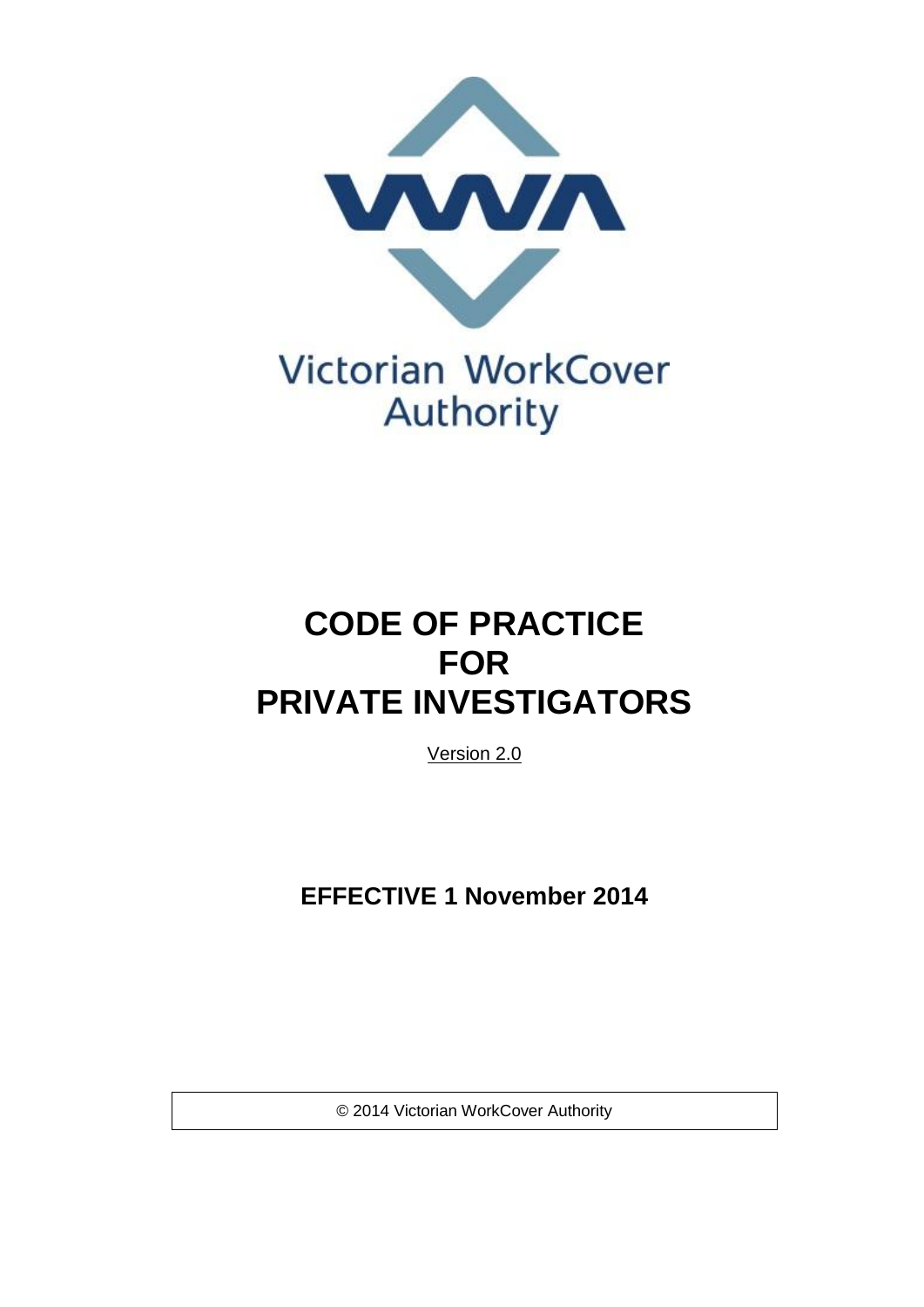# **TABLE OF CONTENTS**

# **1. INTRODUCTION**

- 1.1. Purpose
- 1.2. [Amendments](#page-2-0)
- 1.3. [Definitions](#page-2-1)

# **2. ELIGIBILITY FOR REGISTRATION**

## **3. ALLOCATION OF INVESTIGATIONS**

- 3.1. VWA [Discretion](#page-4-0)
- 3.2. Conflict of interest
- 3.3. [Instructions](#page-5-0)

# **4. PRIVACY**

- 4.1. Compliance
- 4.2. [Integrity](#page-6-0)

# **5. RULES FOR INVESTIGATIONS**

- 5.1. General
- 5.2. Surveillance
- 5.3. Mental injury claims
- 5.4. Investigation information

# **6. AUDIT & REVIEW**

# **7. COMPLAINTS**

## **APPENDIX A**

## **Registration Criteria**

- 1. Licensing
- 2. Business & Integrity
- 3. Insurance
- 4. Facilities

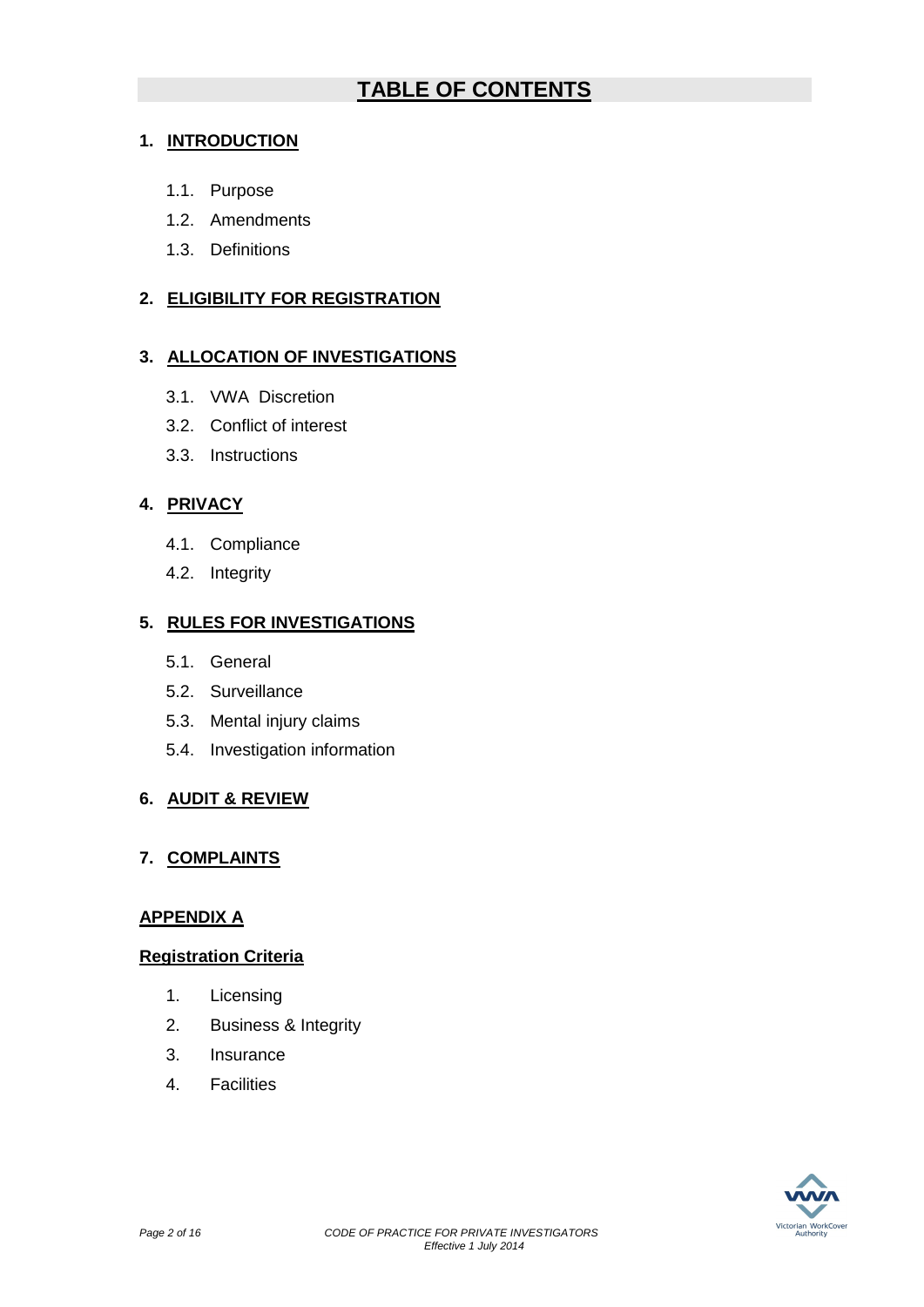# **1. INTRODUCTION**

## **1.1. Purpose**

- 1.1.1. The objectives, powers and functions of the Victorian WorkCover Authority (VWA) are set out in the Workplace Injury Rehabilitation and Compensation Act 2013 (WIRC Act).
- 1.1.2. One of the VWA's primary responsibilities is to manage the Victorian accident compensation scheme as effectively, efficiently and economically as possible. To do this, the VWA has appointed authorised agents to carry out a wide range of functions relating to accident compensation claims. The VWA also approves some employers as selfinsurers, to manage accident compensation claims submitted by their workers.
- 1.1.3. Authorised agents and self-insurers must ensure that appropriate compensation is paid to injured workers. In order to properly determine whether a person is entitled to receive compensation, it may be necessary to conduct an investigation. Authorised agents and selfinsurers may engage private investigation firms to conduct these investigations.
- 1.1.4. The VWA is determined to ensure that persons providing investigation services are suitably qualified and meet the highest standards of behaviour and performance that could reasonably be expected.
- 1.1.5. This Code sets out:
	- the eligibility criteria for persons seeking registration as a provider of investigation services; and
	- the ongoing obligations of providers after registration.

## <span id="page-2-0"></span>**1.2. Amendments**

1.2.1. The VWA may amend this Code at any time. The VWA will advise providers of any amendment. Providers must comply with any amendment from the date of notification unless otherwise stated.

## <span id="page-2-1"></span>**1.3. Definitions**

**"authorised agent"** means a person appointed as an agent pursuant to section 501 of the WIRC Act;

**"authorised representative**" means any authorised agent, self-insurer or legal firm;

**"cloud storage facilities"** means technology applications, software, platforms, services and data that do not exist on the device that a person is using. They are accessed – if not exclusively – via a web browser on the person's device. The services are accessed over a network, which can be the Internet for off-site clouds.

**"Code"** means the VWA Code of Practice for Private Investigators;

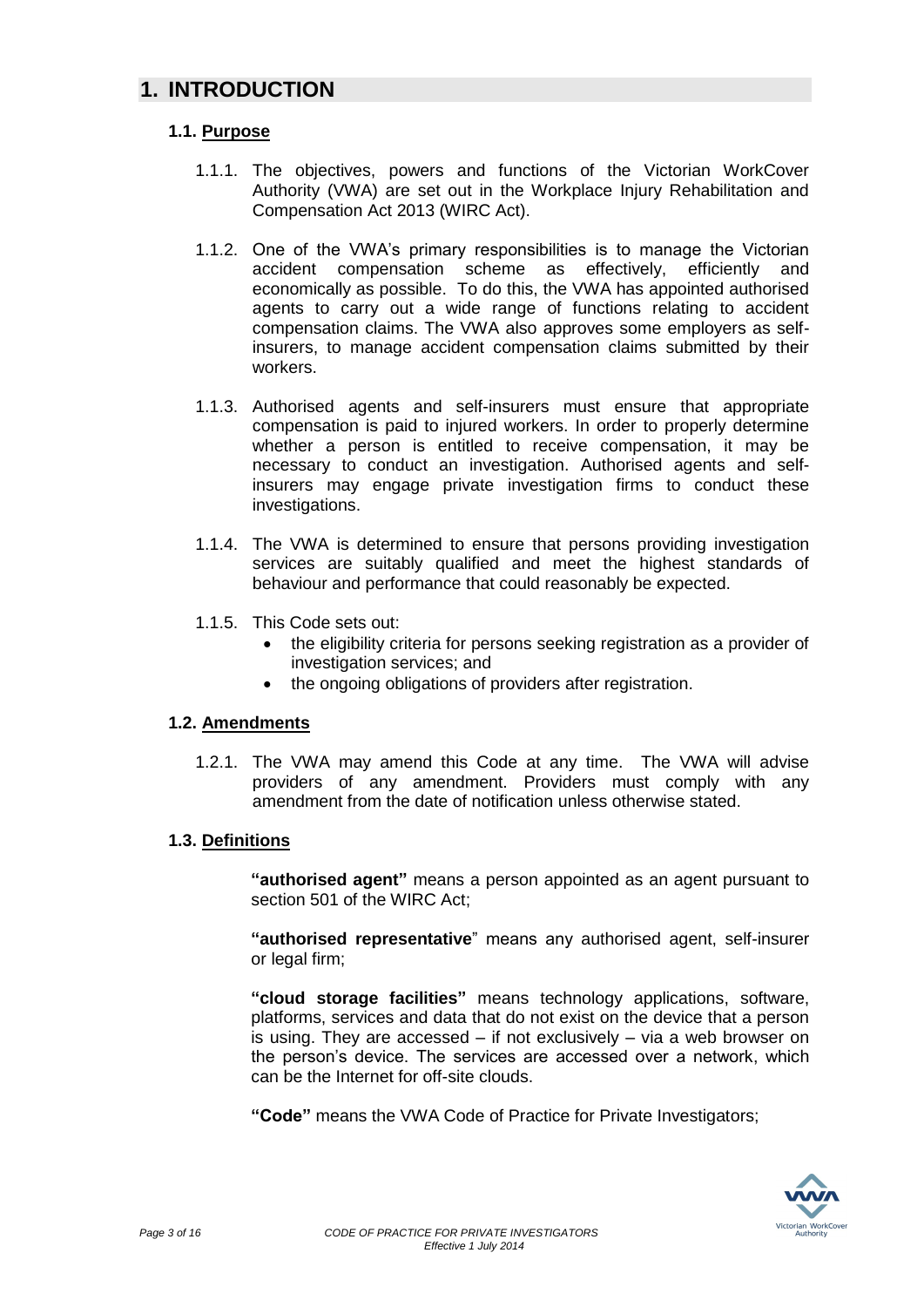**"complaint"** includes any matter coming to the VWA's knowledge relating to any action or behaviour of a provider, whether in the conduct of an investigation or otherwise, that may involve a breach of any law or of the Code, or which may amount to unprofessional or improper conduct.

**"conflict of interest"** occurs when a provider is serving or attempting to serve two or more interests that are not compatible, in particular when the conflict is between their private or commercial interests and their public duty; *e.g.* Receiving instructions from an authorised representative in circumstances where the provider has previously received instructions from the relevant employer in a private capacity.

**"continuity of evidence"** means a documented record of the collection, handling and possession of each piece of evidence (this is also referred to as the chain of custody);

**"criminal offence"** means any offence under a law of the State of Victoria, the Commonwealth of Australia or any other State or Territory of Australia.

**"film"** means all digital and/or magnetic records of moving pictures or still pictures.

**"gift, benefit or reward"** includes any discounted items, intangible benefits or preferential treatment, favours or other advantage;

**"instructing officer"** means an employee of an authorised representative who has responsibility for the management of the claim to which the investigation relates;

**"investigator"** means any person with a current investigation licence issued by an authorised body, who is engaged by a provider to conduct investigations;

**"legal firm"** means any legal practitioner instructed to act for the VWA or any authorised representative;

**"misconduct"** means any act or behaviour of a provider which, in the opinion of the VWA, is inconsistent with the Code;

**"officer"** has the same meaning as officer of a corporation has in section 9 of the Corporations Act 2001;

**"original image"** means a byte for byte duplication of the data, irrespective of the media on which it is stored. There can be any number of original images. The file name may be changed but the actual image data must remain exact.

**"pretext activity"** includes any communication or conduct whereby the given or ostensible reason for the communication or conduct conceals the true reason.

**"primary image"** means the first instance in which data is recorded in memory and from which the image can be generated. The primary image

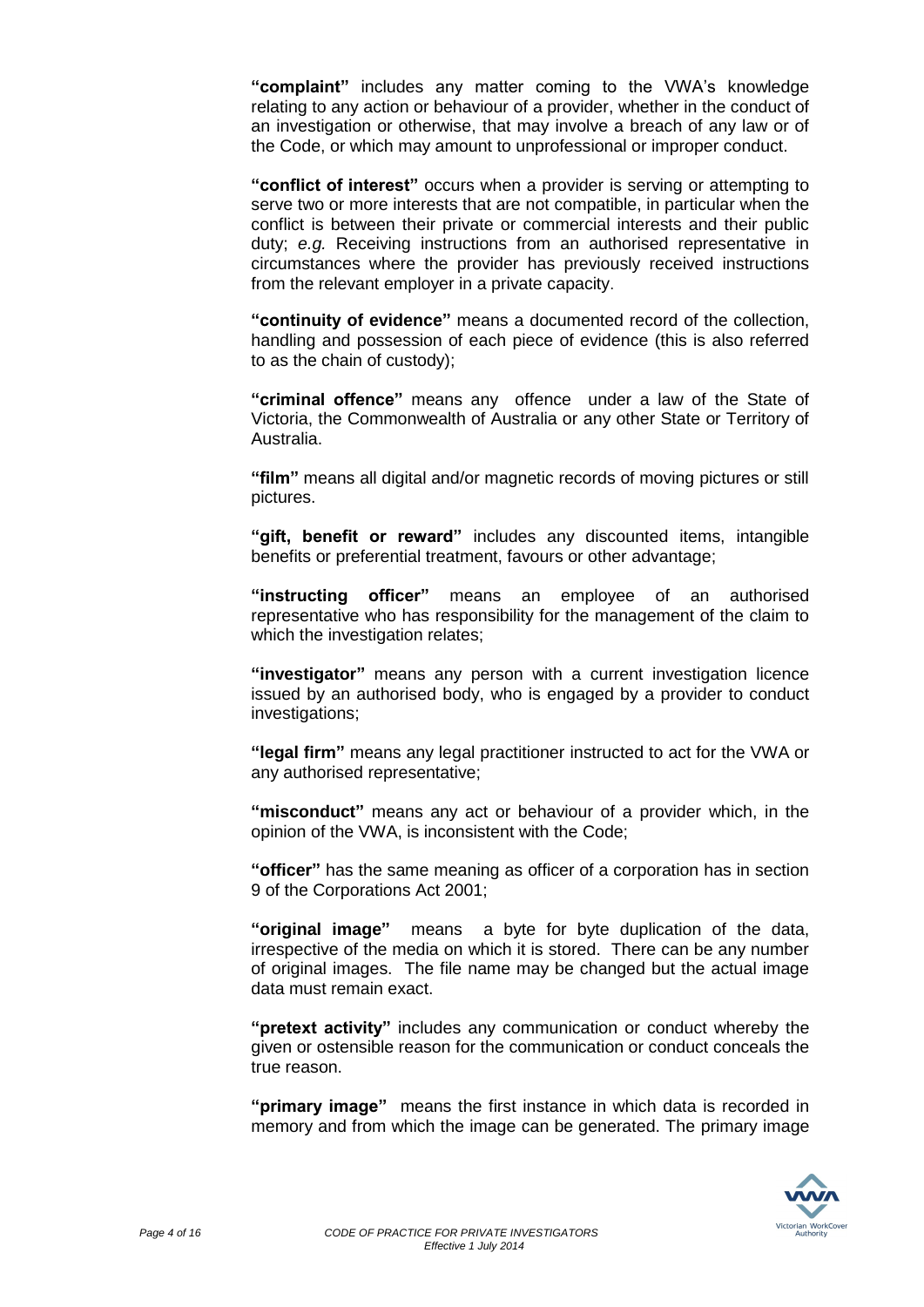is usually created by the capture device, or will be the first download from the capture device to a clean medium.

**"provider"** means the body corporate which is registered with the VWA as a provider of investigation services, and, where the context permits, includes any employee or person engaged by a provider to conduct investigations.

**"records"** includes investigation reports, audio and film, running sheets or notes, instructions, invoices, documents and any form of electronic data relating to a VWA investigation;

**"subject"** means the person that the provider has been instructed to investigate;

**"subjective comment"** means an expression of opinion in the form of a deduction, inference, conclusion, criticism, judgment, remark or assumption whether or not supported by evidence;

**"working copy"** means any image that has been altered from its primary or original state - such as changing the file format, orientation, size, cropping, filtering or brightness.

# **2. ELIGIBILITY FOR REGISTRATION**

- 2.1.1. Only a body corporate which is registered with the Victoria Police Licensing & Regulations Division as a Private Investigation Firm is eligible to be registered as a VWA private investigation service provider; save and except that a private investigation firm which is licensed under the laws of another State or Territory may be registered but only to provide services within the State or Territory in which it is licensed.
- 2.1.2. The eligibility criteria are set out in Appendix A of this Code. The criteria and the necessary documents that must accompany an application are contained in the Provider Registration Application Pack which is available from the VWA. It is a condition of registration that a registered provider continues to satisfy the eligibility criteria.
- 2.1.3. If the VWA approves the application, it will allocate a VWA Provider Registration Number, which can only be used by the provider to which it is allocated.
- 2.1.4. A provider accepts that registration does not guarantee, or give rise to any right or expectation, that referrals will be made by the VWA or its authorised representatives.

# **3. ALLOCATION OF INVESTIGATIONS**

## <span id="page-4-0"></span>**3.1. VWA Discretion**

3.1.1. The provider acknowledges that the VWA or an authorised representative may allocate work to any provider at their discretion.

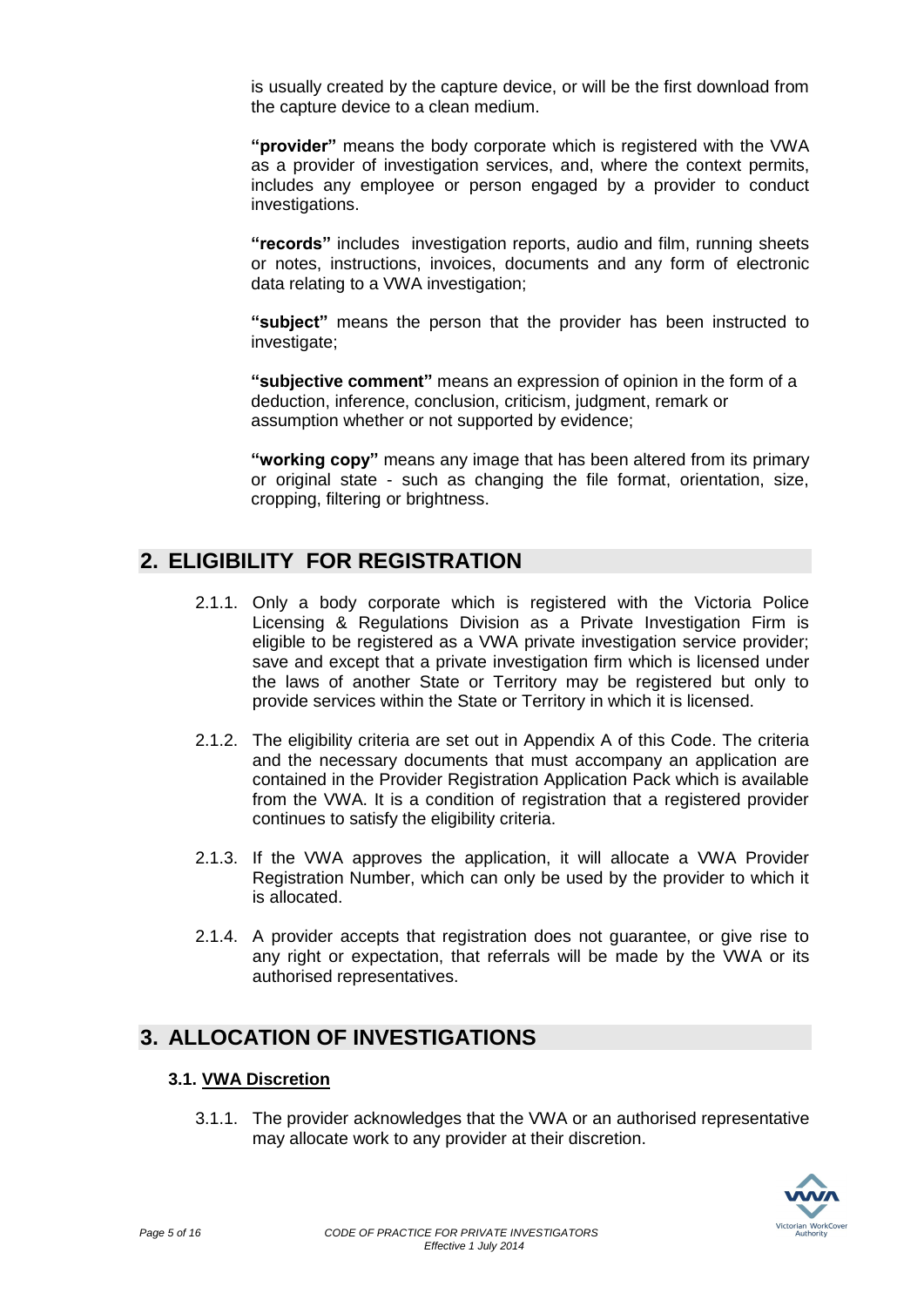## **3.2. Diligence**

- 3.2.1. In accepting an allocated investigation, the provider undertakes to conduct the investigation in accordance with the Code.
- 3.2.2. The provider must disclose to the VWA or the authorised representative any actual or potential conflict of interest as soon as it becomes aware such a conflict exists or may exist.

## <span id="page-5-0"></span>**3.3. Instructions**

- 3.3.1. A provider must not accept instructions unless it has the necessary resources to carry out the investigation itself in accordance with VWA requirements.
- 3.3.2. A provider must ensure that any investigator it employs or engages in the conduct of a VWA investigation is fully aware of the Code and meets all of its requirements.
- 3.3.3. On receiving instructions, a provider must acknowledge the date of receipt to the instructing officer by close of business on the next business day.
- 3.3.4. A provider must only take instructions relating to an investigation from the instructing officer. Any approach or request for information from an employer or any third party regarding any person being investigated must be referred to the instructing officer.
- 3.3.5. A provider may only act outside its original instructions with the approval of the instructing officer or other officer nominated by the authorised representative.
- 3.3.6. It is the provider's responsibility to comply with the Code; it must advise the authorised representative if it believes its instructions are inconsistent with its obligations under the Code.
- 3.3.7. A provider must promptly notify the instructing officer if it is, or may be, unable to comply with instructions in any way.
- 3.3.8. Subject to 3.3.5 a provider must comply with the requirements of the authorised representative (including written or verbal instructions, time limits, interviews, contact rules and procedures).
- 3.3.9. A provider must provide investigation reports of the highest quality, fully consistent with instructions and which provide all relevant factual information.

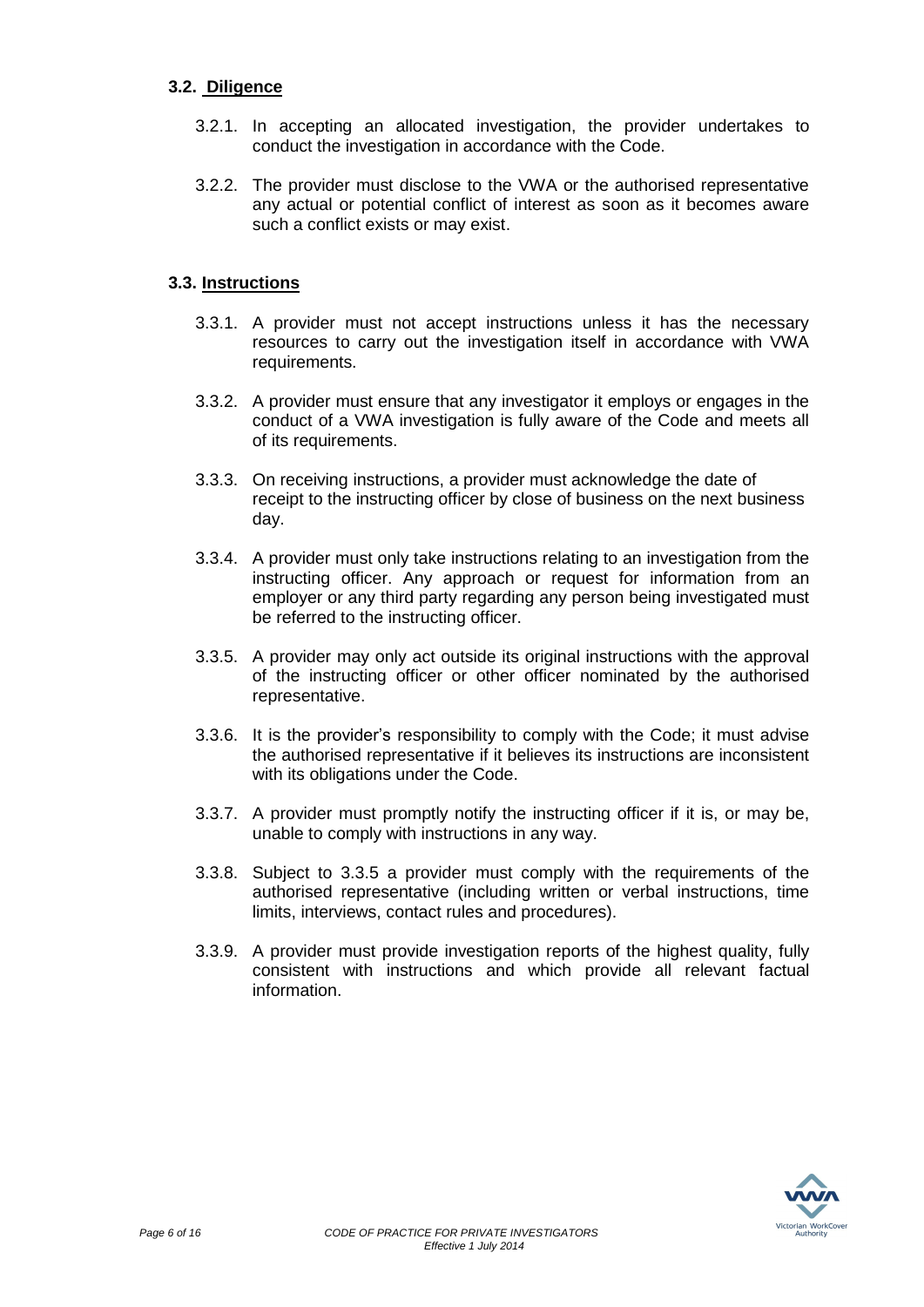# **4. CONDUCT OF INVESTIGATIONS**

# **4.1. Compliance**

- 4.1.1. A provider must comply with this Code and all State and Commonwealth laws, including the following:
	- *Workplace Injury Rehabilitation and Compensation Act 2013 (Vic)*
	- *Accident Compensation Act 1985 (Vic)*
	- *Crimes Act 1958 (Vic)*
	- *Private Security Act 2004 (Vic)*
	- *Surveillance Devices Act 1999 (Vic)*
	- *Surveillance Devices (Workplace Privacy) Act 2006 (Vic)*
	- *Summary Offences Act 1966 (Vic)*
	- *Information Privacy Act 2000 (Vic)*
	- *Health Records Act 2001 (Vic)*
	- *Privacy Act 1988 (Cth)*
	- *Evidence Act 2008 (Vic)*
	- *Occupational Health & Safety Act 2004 (Vic)*
	- *Equal Opportunity Act 1995 (Vic)*
	- *Racial Discrimination Act 1975 (Cth)*
	- *Disability Discrimination Act 1992 (Cth)*

## <span id="page-6-0"></span>**4.2. VWA Reputation**

- 4.2.1. A provider must conduct investigations in a way that will not damage the reputation or integrity of the VWA or its authorised representatives.
- 4.2.2. A provider must not make any public statement on any matter concerning the Victorian accident compensation scheme, the VWA or its authorised representatives without the written permission of the VWA. This prohibition includes advertising, conferences or lectures (relating to any material or information gathered during the conduct of any investigation for the VWA), media interviews and the publishing of the provider's name in connection with the VWA.
- 4.2.3. A provider must not make any threat or promise, or offer any inducement to any person when conducting an investigation.
- 4.2.4. A provider must not seek or accept from, or offer to, any person any gifts, benefits or rewards in connection with a VWA investigation, other than modest hospitality such as light refreshments.
- 4.2.5. A provider must not disclose any information obtained in the course of any investigation to any other person or organisation without the express written permission of the VWA, unless that disclosure is required by law.

## **4.3. Privacy**

4.3.1. The VWA acknowledges that the conduct of investigations is an activity that poses a potential risk to a person's legitimate expectation of privacy.

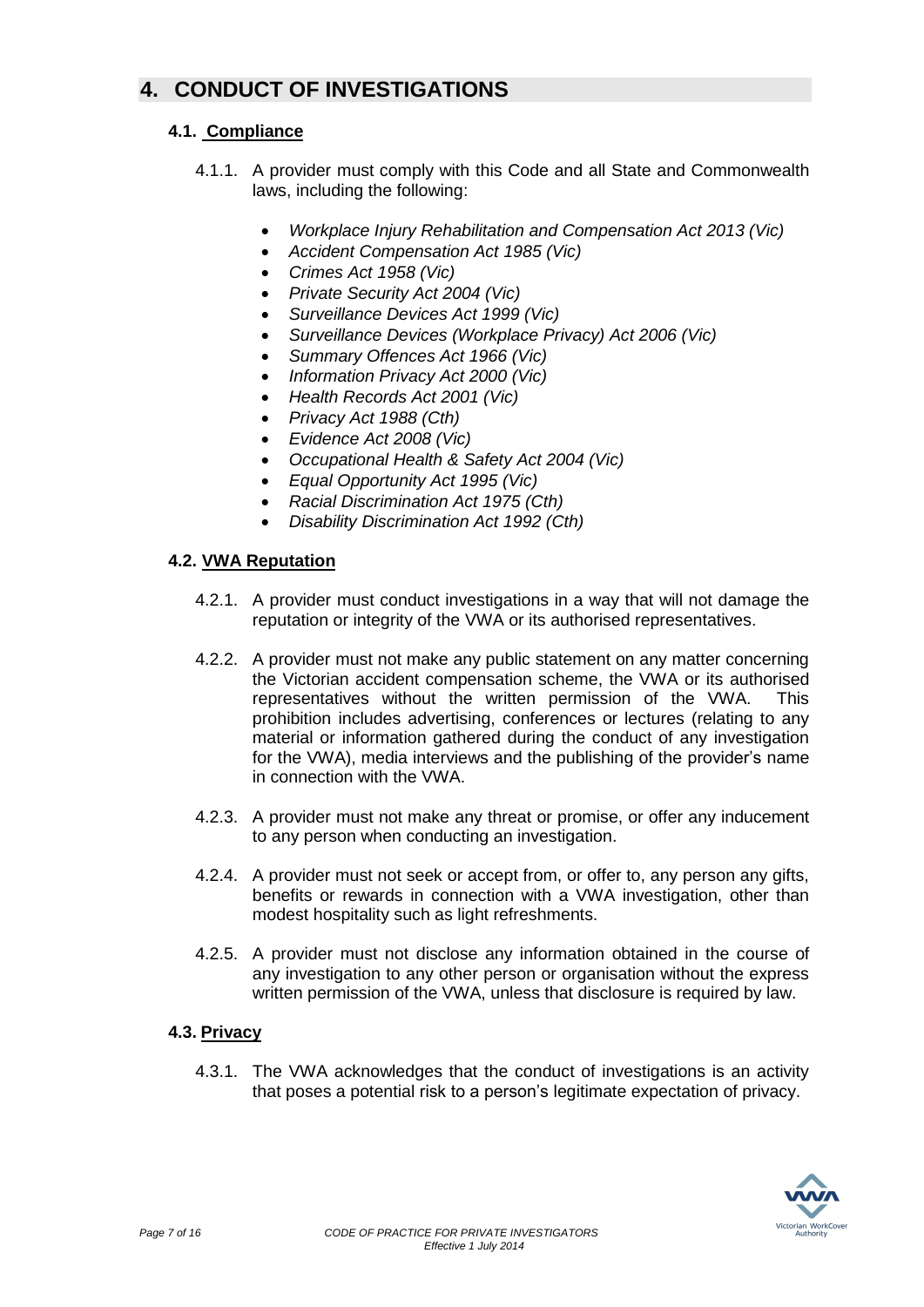- 4.3.2. The VWA is determined to ensure that its authorised representatives and service providers are aware of and comply with the obligations imposed by the Information Privacy Act, the Health Records Act and all other privacy related legislation.
- 4.3.3. To that end, and without intending to in any way restrict the application of all relevant legislation, the VWA has approved a set of rules that cover investigation and surveillance activities, with which all providers must comply. These are set out in the following Section.

# **5. RULES FOR INVESTIGATION ACTIVITIES**

# **5.1. General**

- 5.1.1. A provider must only collect information relevant to its investigation.
- 5.1.2. A provider must not record an interview without authorisation from the VWA and the permission of the interviewee.
- 5.1.3. A provider must make and keep written contemporaneous records of all investigation activities in a separate bound 'day book', which is to be retained for 7 years. Contemporaneous notes should include details of:
	- conversations held in person;
	- telephone conversations:
	- unanswered telephone calls, including messages left;
	- letters/faxes/emails sent:
	- travel:
	- details of any statement obtained;
	- any electronic checks, including government and social media sites (*e.g.* internet/land titles/Facebook/Business Affairs).
- 5.1.4. A provider must not entrap any person or use any dishonest or illegal means. Any attempt to induce a subject to enter into a situation, in which that person would not ordinarily enter, is prohibited.
- 5.1.5. A provider must not conduct any form of pretext activity in the course of an investigation.
- 5.1.6. A provider must conduct interviews and take statements face to face with the interviewee wherever possible. If it is not possible to conduct all or part of the interview in this way, the provider must be able to positively confirm the identity of the interviewee.

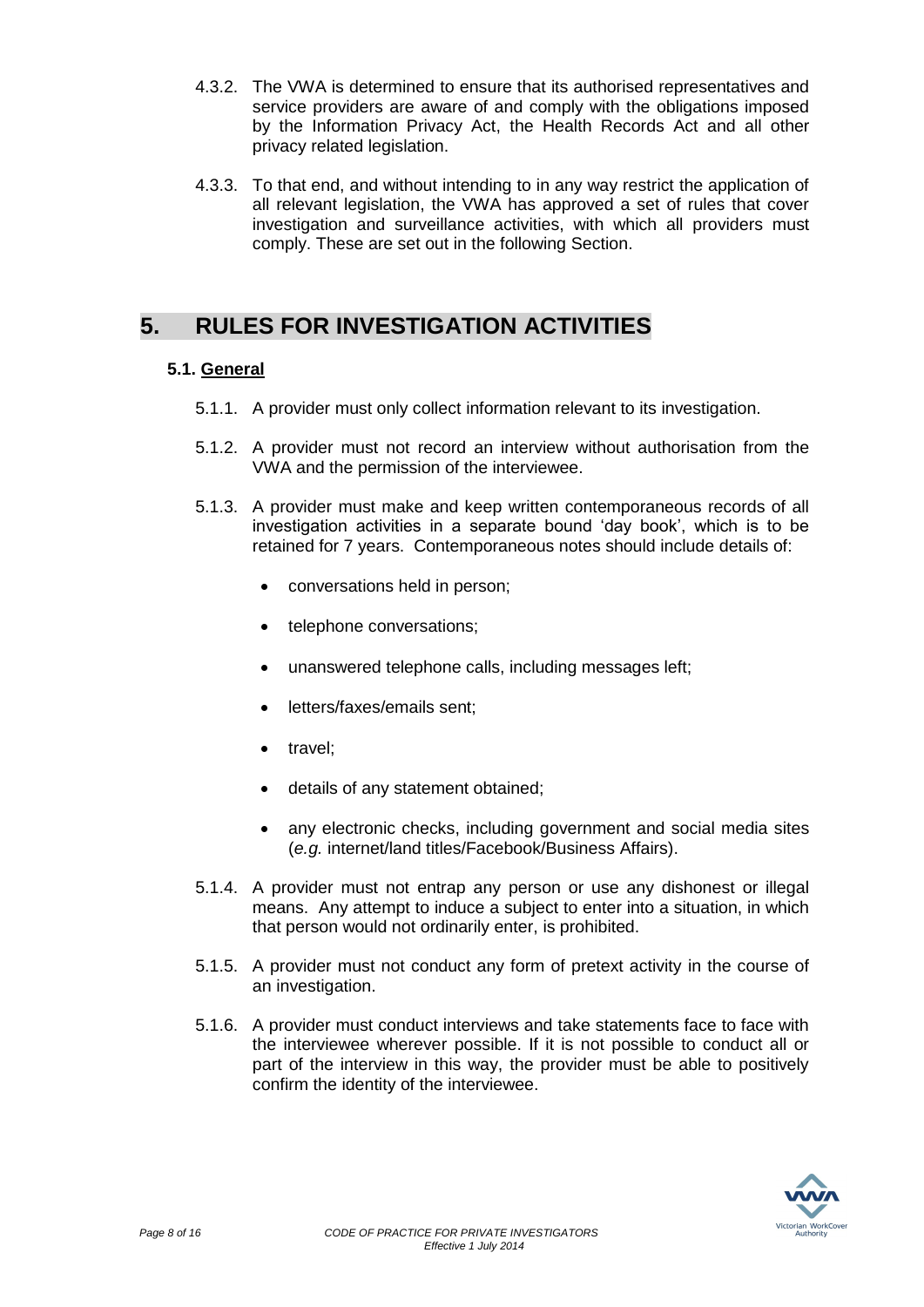- 5.1.7. When contacting any person during an investigation, a provider must:
	- fully identify themselves and provide the person with a business card or similar document;
	- explain that they are not a direct employee of the VWA;
	- inform the person the exact reason for contacting them;
	- if the person is not present, a provider must leave a business card with a brief explanation for the visit; and
	- if a person does not wish to be interviewed at their home, their workplace or other location, the interview must be conducted at the provider's office or other suitable premises.
- 5.1.9. If a provider knows that a subject is legally represented, it must make all reasonable efforts to contact the legal representative to obtain consent to interview the subject.
- 5.1.10. If a provider does not know whether a subject is legally represented, it must first ask the subject if they are legally represented. If so, the provider must seek the consent of the legal representative before any further contact, unless the subject advises that they have already obtained legal advice and agrees to be interviewed.
- 5.1.11. A provider must comply with any reasonable restrictions placed on the interview by the interviewee and/or their legal representative. (*e.g.* If the solicitor is to review the draft statement before it is signed and can do so in time to enable the authorised representative to make a decision on the claim within the statutory 28 day time limit).
- 5.1.12. Where the legal representative refuses permission to interview the subject, details should be included in the investigation report.
- 5.1.13. A provider must invoice in accordance with the relevant VWA Fee Schedule.

#### **5.2 Surveillance**

- 5.2.1. A provider must not conduct surveillance on business premises unless a reasonable person would believe that those business premises were open for persons to enter without necessarily expecting them to enter into any form of transaction.
- 5.2.2. A provider must not communicate with a neighbour, work colleague or other acquaintance of a subject, in a way which might directly or indirectly reveal that surveillance is being, will be, or has been conducted of that subject, or imply that the subject is involved in dishonest conduct.
- 5.2.3. A provider must not record film inside any court, tribunal, conciliation or mediation service or centre, or any other quasi-judicial facility.
- 5.2.4. A provider must not record film inside any medical or health service or centre

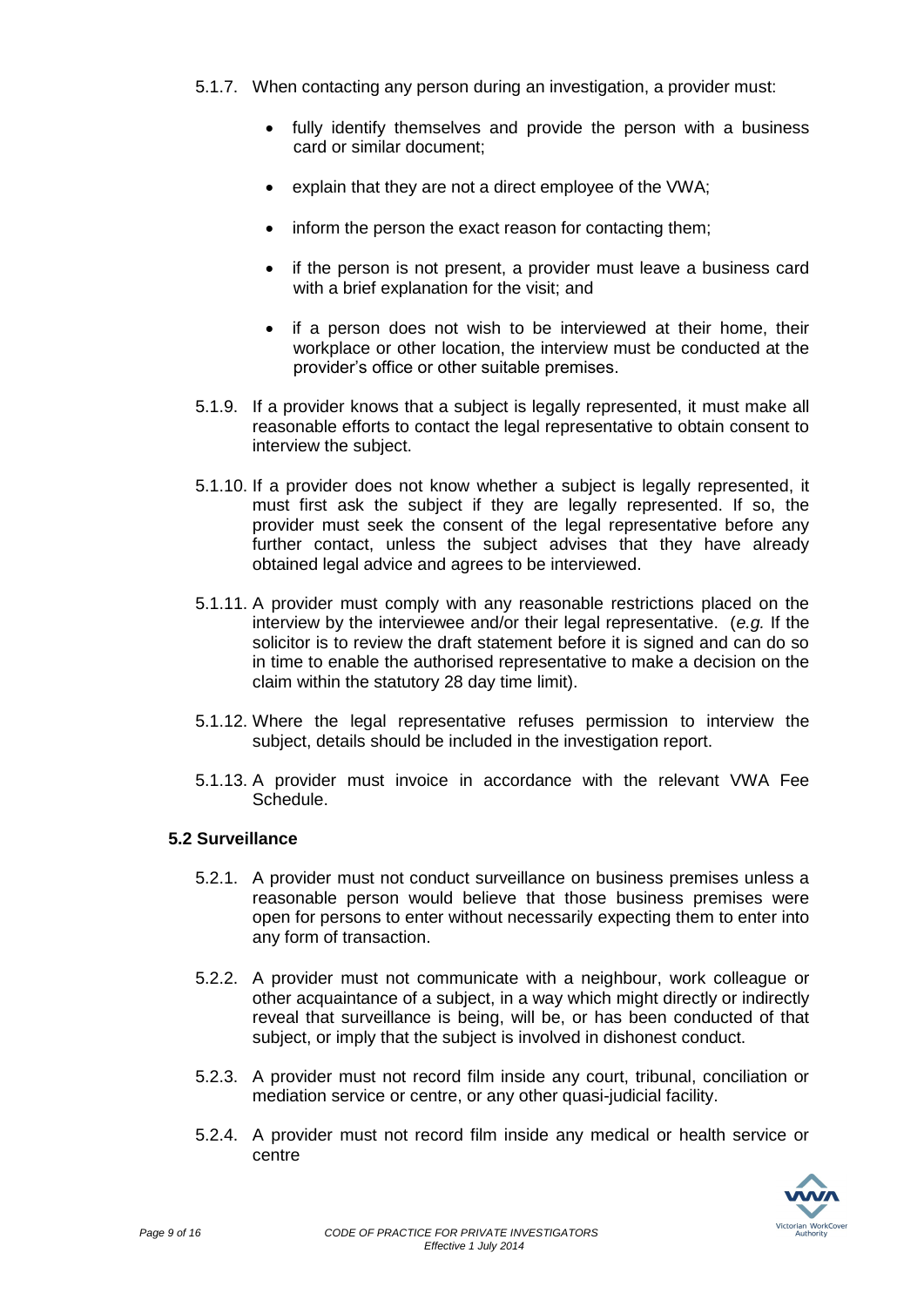- 5.2.5. A provider must only conduct surveillance or observation and record film from a public vantage point during an investigation. A provider must avoid any act or behaviour which might unreasonably interfere with a person's legitimate expectation of, or right to, privacy. Examples of unreasonable interference include, but are not limited to observation and film recording of:
	- 5.2.5.1. persons who are not the subject of the investigation, such as family and friends, where it would unreasonably interfere with their privacy;
	- 5.2.5.2. a subject within private residential premises used solely for domestic purposes where they would have a reasonable expectation of privacy. An exception would be when business activity is conducted from a separate building not attached to the home, *e.g*. garage, shed, bungalow or office, and if the subject's activity is performed in open view to the public without the use of any optical aids;
	- 5.2.5.3. any activity within change/wash rooms, showers, lactation rooms, toilets or bedrooms (including those in a workplace), swimming pools, gymnasiums or any indoor facility used by the person under investigation as part of their rehabilitation and/or treatment program;
	- 5.2.5.4. any religious or ceremonial occasion such as a christening, wedding or funeral, or whilst the subject is attending a place of worship;
	- 5.2.5.5. any educational facility where minors are under care and supervision, *e.g.* a school, kindergarten, or day care facility;
	- 5.2.5.6. any other place or circumstances specified by the VWA.
- 5.2.6. A provider must not continue surveillance if it suspects that the subject has become aware of the surveillance. Surveillance must not be recommenced until approved by the instructing officer.
- 5.2.7. If a provider is approached or confronted by the subject during an investigation, the provider must, having regard to their own personal safety, attempt to defuse the situation. This might involve departing the location. If considered advisable, it may provide identification to the subject, confirm that it has been instructed by a VWA authorised representative and advise that it will now cease the activity and notify the authorised representative.

## **5.3 Mental injury claims**

5.3.1. All providers conducting circumstance investigations for mental injury claims are required to have obtained a certificate of competency from a VWA approved training program such as Applied Suicide Intervention Skills Training.

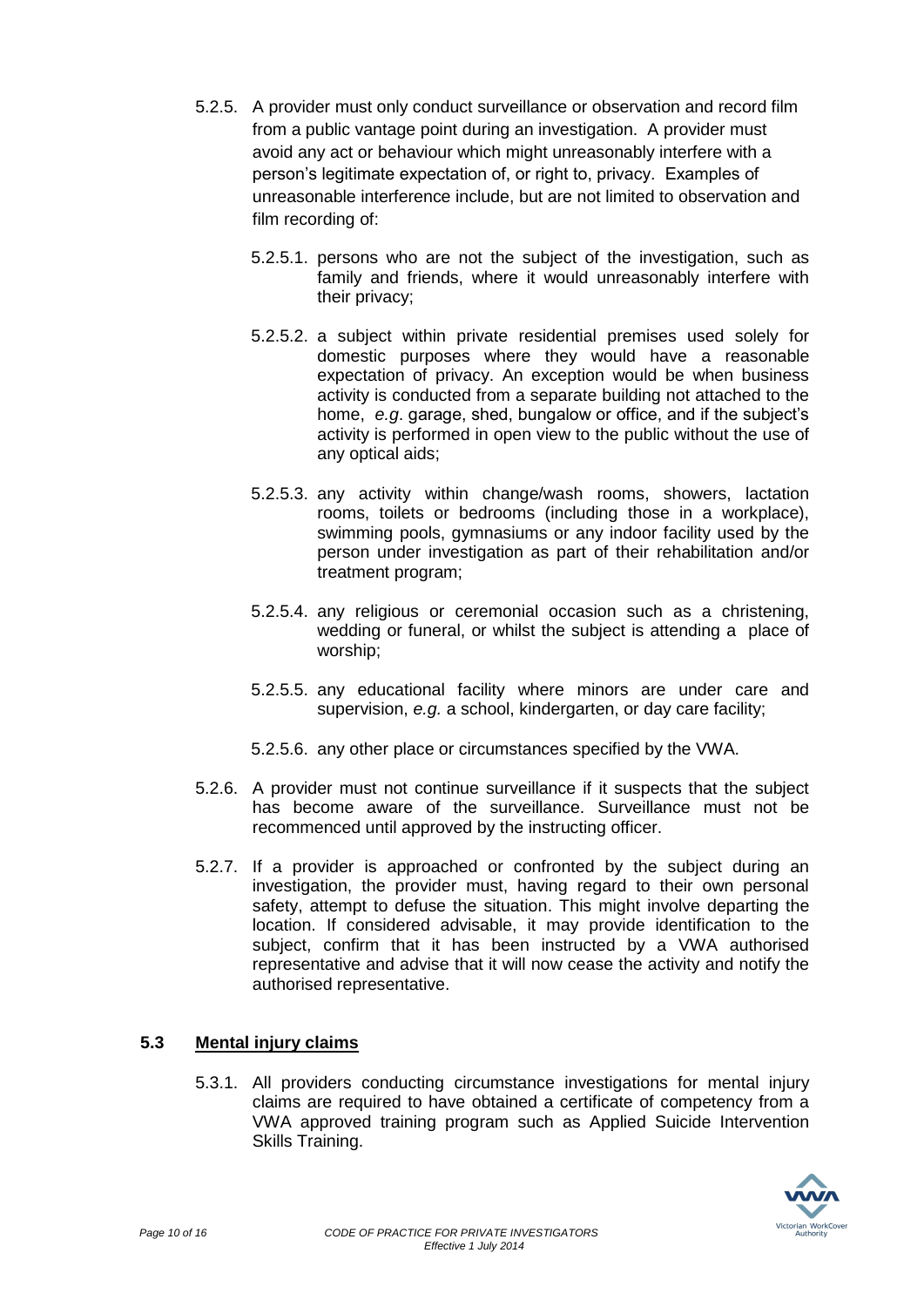- 5.3.2. Providers conducting mental injury claim circumstance investigations must:
	- 5.3.2.1. Allocate the investigation to an investigator with a minimum of 5 years relevant experience and who has completed the training referred to in 5.3.1;
	- 5.3.2.2. Offer the subject the option of being interviewed by an investigator of the same sex;
	- 5.3.2.3. Advise the subject of their right to have an independent representative or support person present during the interview and encourage them to exercise this right. If a subject requests or nominates an independent representative or support person, the provider must not commence the interview until that person is present;
	- 5.3.2.4. Prepare all relevant information prior to commencing the interview, in order to minimise the time required for the interview;
	- 5.3.2.5. When arranging the appointment, tactfully and carefully tell the subject what to expect during the interview. Appointments should be confirmed in writing;
	- 5.3.2.6. At all times consider the demeanour and apparent mental state of the subject and determine if it is appropriate to commence or continue the interview at that time, and if necessary, terminate the interview;
	- 5.3.2.7. At the start of the interview, clearly outline the subject's rights and advise of the following:
		- the right to terminate or reschedule the interview, at any time;
		- the right to suspend the interview to have a break at any time;
		- the right not to answer a question that is put to them:
		- that the provider is not responsible for making decisions related to their claim;
		- that the provider has a responsibility to ask a wide range of relevant questions in order to enable the decision maker to assess their claim.
	- 5.3.2.8. The provider must limit the length of the interview to 4 hours; if after 4 hours the interview is complete, the provider may extend the time for no longer than 30 minutes to enable the subject to read through and sign their statement, if the subject agrees.

#### **5.4. Investigation information**

5.4.1. A provider must store any material (including originals) collected for 7 years.

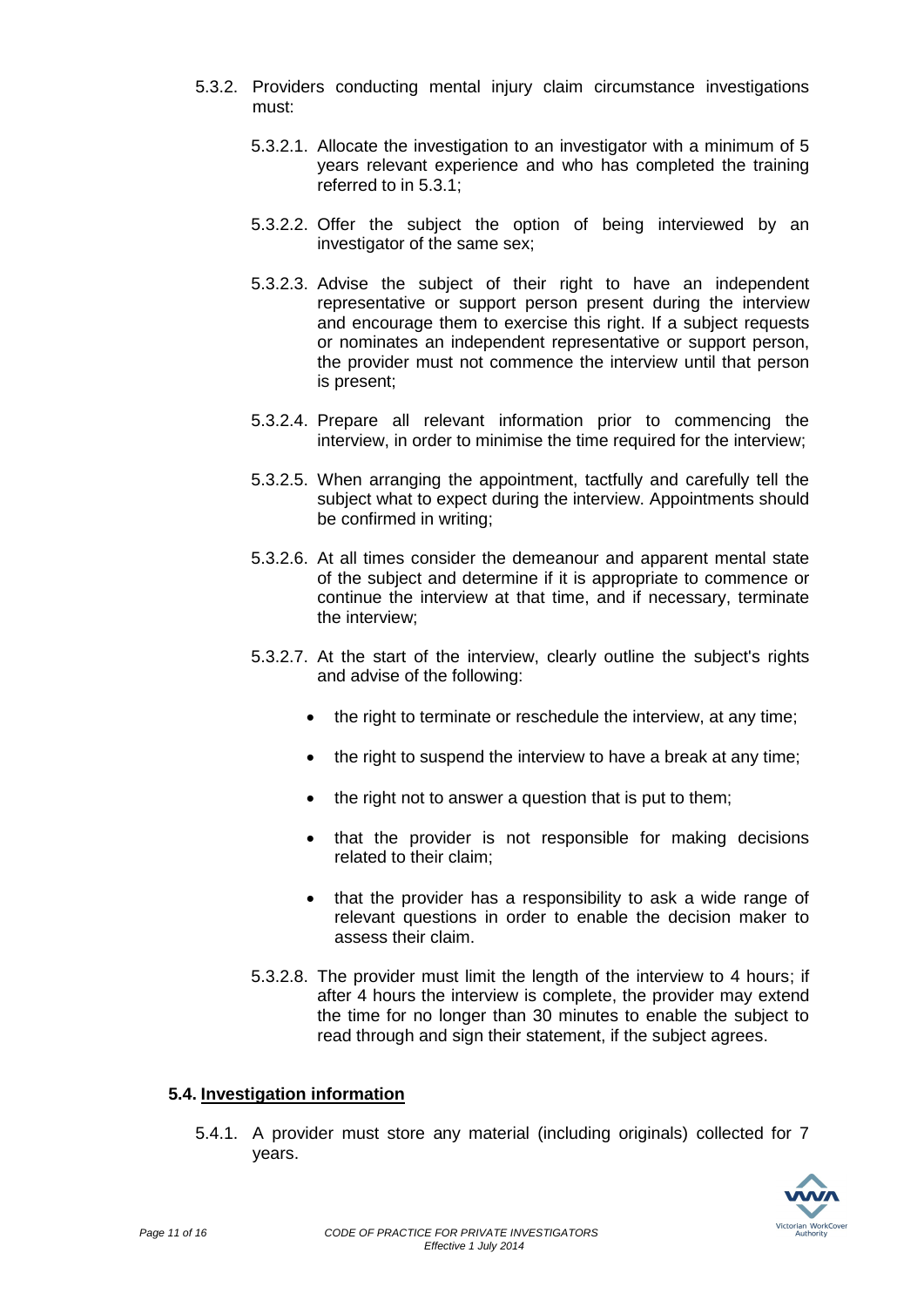- 5.4.2. A provider must take all steps to ensure that the evidence it obtains in an investigation is stored securely and in such a way as to ensure its admissibility under the Evidence Act 2008.
- 5.4.3. A provider must document an audit trail of all digitally stored evidence in a way that:
	- 5.4.3.1. Logs all subsequent original images made from the primary image and any person provided with a copy;
	- 5.4.3.2. Ensures any action performed on the original image, or subsequent copy, are appropriate and documented (e.g. dovetailing sequences from different cameras into a chronological sequence);
	- 5.4.3.3. Records all activity relating to the capture, access, storage or transfer of digital evidence.
	- 5.4.3.4. The audit trail documentation should include:
		- Details of the case:
		- Date and time of action;
		- Description and log of images or video footage taken;
		- Details of the media used to capture the images or video footage;
		- Details of how the primary image was created;
		- Details of how the original image was downloaded and created;
		- Details of how additional original images or working copies were created.
		- How the original image was stored.
		- Details of any person who has accessed the original image in a manner that could affect the integrity of the image.
		- Details of any copying that was required to ensure the longevity of the original image.
		- Details of what adjustments were made to the working copy and how they were done.

# **6. AUDIT & REVIEW**

6.1.1. A provider must comply with this Code and any requirements of the VWA or its authorised representatives, including any performance standards and billing requirements.

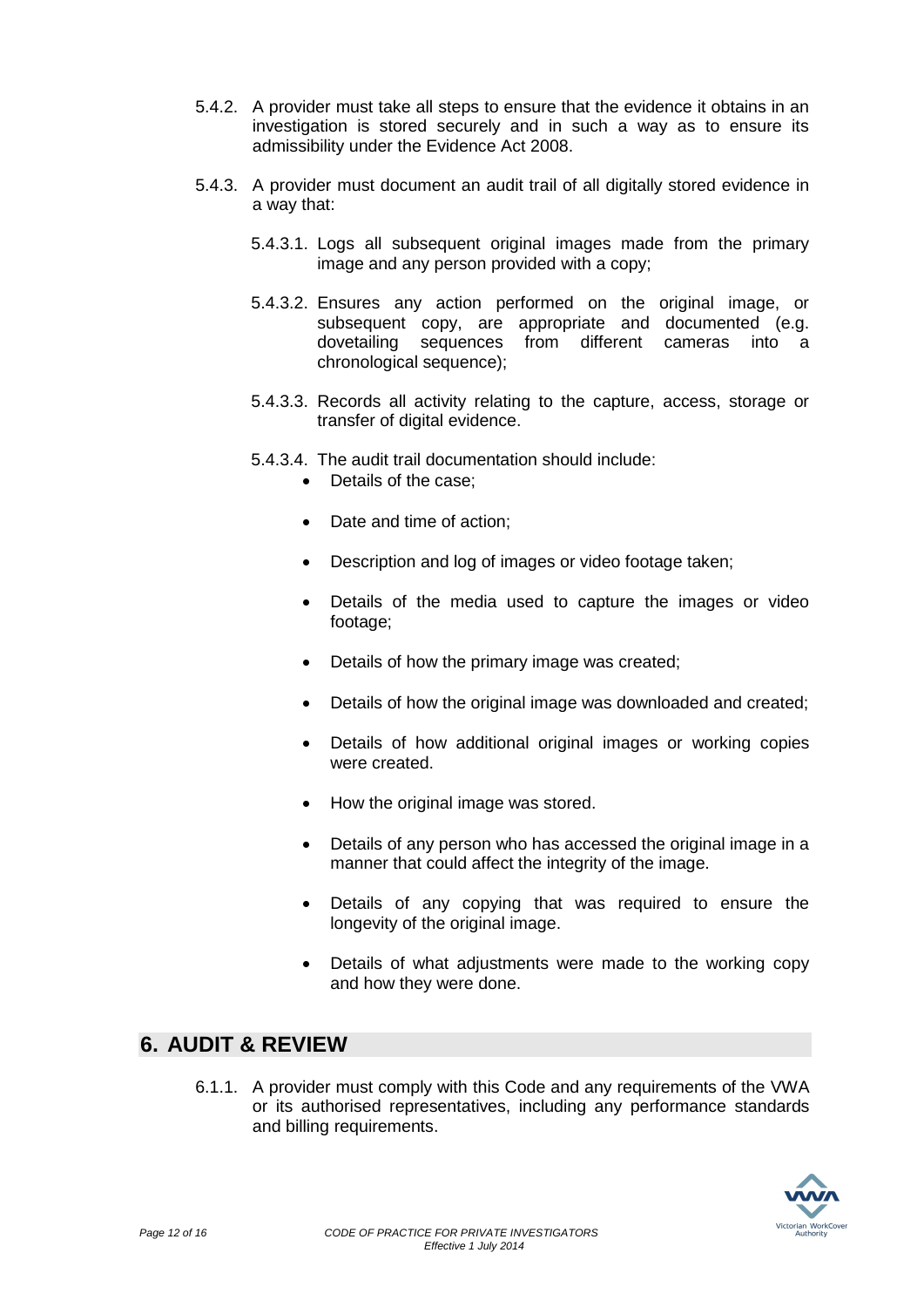- 6.1.2. The VWA may conduct audits or reviews of providers at any time to ensure that the Code and all other requirements and obligations are being met.
- 6.1.3. A provider must give the VWA any information and provide any documents that the VWA may require for the purpose of any such audit or review.

# **7. COMPLAINTS**

# **7.1. Procedure**

- 7.1.1. The VWA may investigate any complaint made about a provider, unless it determines that it would be more appropriate to first refer the complaint to another regulator, *e.g.* Victoria Police, the Privacy Commissioner or Ombudsman Victoria.
- 7.1.2. A provider must co-operate with any VWA investigation, and furnish any information or documents required by the VWA.
- 7.1.3. If the VWA believes that the complaint may have merit, the VWA will, at a time during the investigation that it deems appropriate, notify the provider in writing of the nature of the complaint and invite the provider to respond.
- 7.1.4. After considering all of the evidence obtained during the investigation and any submissions by the provider, the VWA will make a decision.
- 7.1.5. If the complaint is found to be unsubstantiated, the VWA will notify the provider in writing of its findings.
- 7.1.6. If the VWA finds the complaint is substantiated in any way, the VWA may:
	- 7.1.6.1. issue a caution to the provider and require any remedial action the VWA considers appropriate, which may include placing restrictions or conditions on the provider's VWA registration;
	- 7.1.6.2. suspend the provider's VWA registration for such time as the VWA deems appropriate;
	- 7.1.6.3. revoke the provider's VWA registration and disqualify it from being re-registered for such time as the VWA deems appropriate;
	- 7.1.6.4. refer the matter to Victoria Police Licensing & Regulation Division.
- 7.1.7. If the VWA proposes to take action under 7.1.6.2 or 7.1.6.3 it shall, before taking such action, invite the provider in writing to make any submission in writing as to why the VWA should not take such action.
- 7.1.8. The VWA shall consider any submissions made by the provider before making a final decision and will notify the provider in writing of its decision and the reasons for its decision.

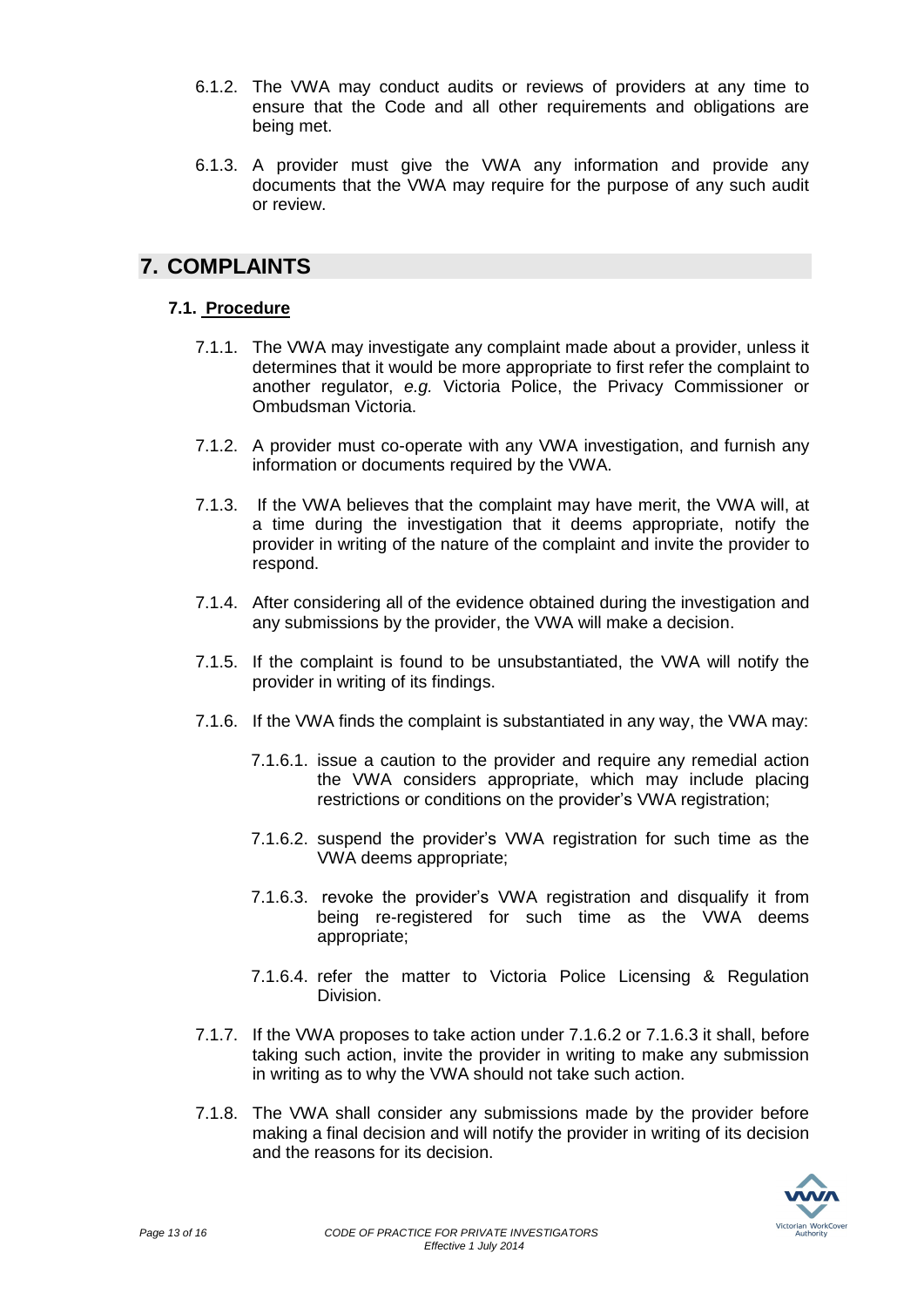# **8. REGISTRATION CRITERIA**

## **8.1 Licensing**

- 8.1.1 A provider must at all times hold a current Security Business Licence under the *Private Security Act 2004*, and must at all times provide the VWA with a copy of its current licence.
- 8.1.2 A provider must only engage an investigator who holds a current Private Security Licence under the *Private Security Act 2004*.
- 8.1.3 Any interstate investigator engaged by a provider in VWA investigations must be licensed with the relevant authorities for the State or Territory in which they work.
- 8.1.4 Where a provider is instructed to engage an investigator to conduct an investigation in a foreign country, the provider must ensure that the foreign investigator is authorised to conduct investigations pursuant to the laws of that country.
- 8.1.5 A provider must notify the VWA within 7 days of any changes to its Victoria Police Private Security Licence status or conditions.

## **8.2 Business and Integrity**

- 8.2.1 A provider must be and continue to be incorporated under the *Corporations Act 2001*.
- 8.2.2 A provider must within 14 days provide the VWA with any Australian Securities & Investments Commission ("ASIC") documents it requests.
- 8.2.3 A provider must provide to the VWA within 14 days of being requested any information required to satisfy the VWA of the provider's financial position and its ability to provide investigation services to VWA's requirements.
- 8.2.4 In making an application for registration, the provider consents to, and expressly authorises the VWA to undertake credit reference checking with any credit providers or credit reporting agencies.
- 8.2.5 A provider must provide a national police check for each of its officers.

## **8.3 Insurance**

- 8.3.1 A provider must have in force at all times, and provide the VWA with a copy of:
	- registration with the VWA as an employer, and payment of any premium pursuant to the *Workplace Injury Rehabilitation and Compensation Act 2013;*

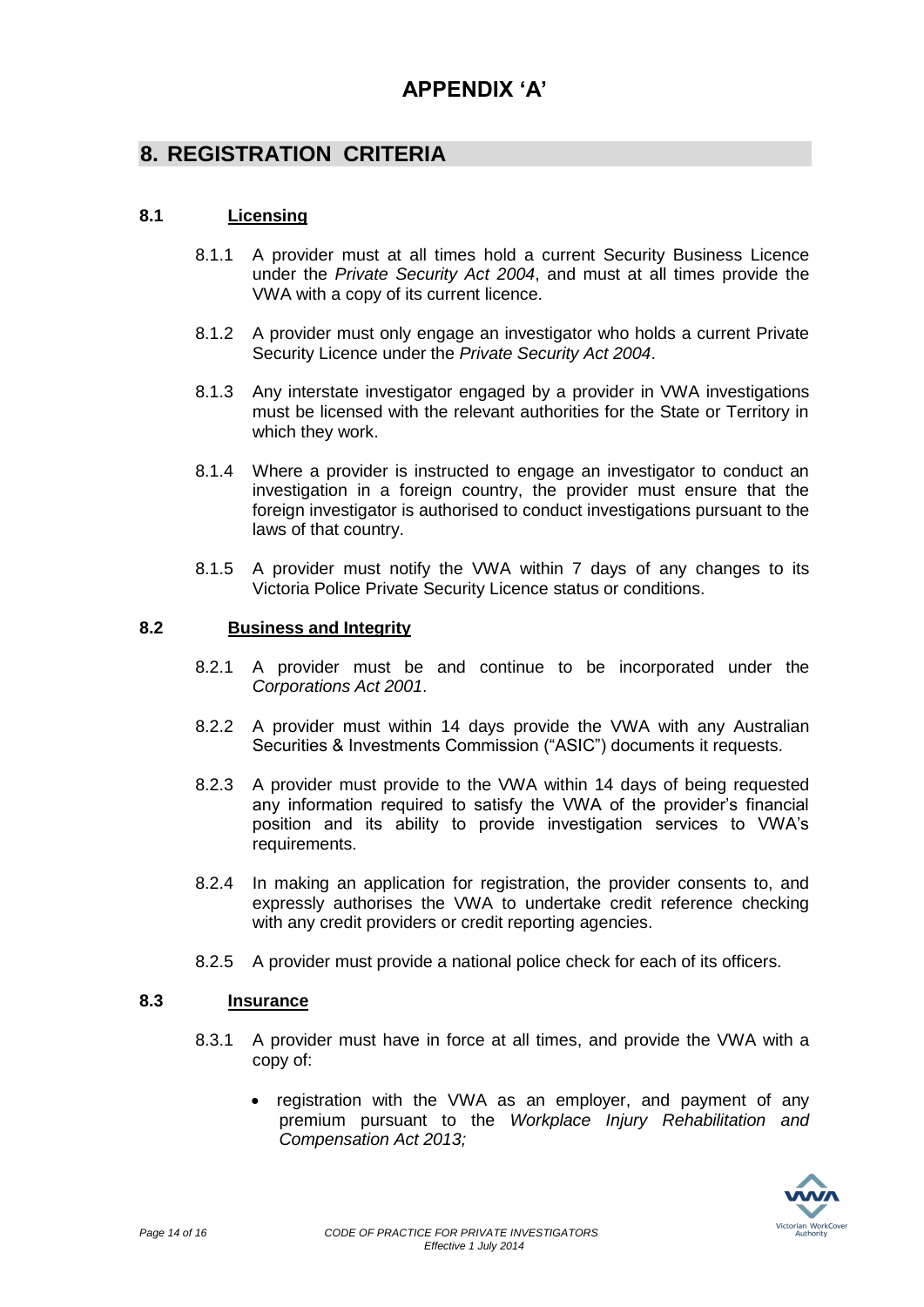- a professional indemnity insurance policy with a minimum indemnity limit of \$1 million for any one or series of events arising in any one policy year;
- a public liability insurance policy with a minimum indemnity of \$5 million for any one or series of events arising in any one policy year;

## **8.4 Facilities and Security**

- 8.4.1 A provider must have sufficient human and technical resources and facilities to ensure a professional business operation including state of the art film and surveillance equipment, up to date telecommunications, secure computer systems and compatible standard operating environment, secure document handling and destruction, administration processing facilities and the capability to transmit reports electronically.
- 8.4.2 A provider must have a business office in Victoria and be able to:
	- conduct interviews at a secure premise if required;
	- enable the on-site audit of files and premises;
- 8.4.3 Where a provider conducts its business from shared, serviced or mixeduse premises, the business must:
	- be located in a self-contained office environment that is separated and secured from the rest of the premises;
	- have a separate entry/exit that is accessible during normal business hours.
- 8.4.4 A provider must have a suitable meeting room available in which to conduct interviews.
- 8.4.5 A provider's business office must have an adequate level of security to protect VWA information against intrusion, loss, theft, unauthorised use or distribution. The minimum requirements are as follows:
	- 8.4.5.1 commercial grade electronic intrusion detection system which must include back-to-base Grade 1 monitoring;
	- 8.4.5.2 commercial grade electronic fire detection system which must include back-to-base Grade 1 monitoring;
	- 8.4.5.3 commercial grade current firewall, anti-virus and back-up systems;
	- 8.4.5.4 commercial dead latch locking mechanism on all external doors, window locking mechanism and/or bar barrier protection;
	- 8.4.5.5 internal doors accessing storage room(s) with VWA information must have commercial dead latch locking mechanism or electronic access control system;
	- 8.4.5.6 commercial grade lockable cabinet;